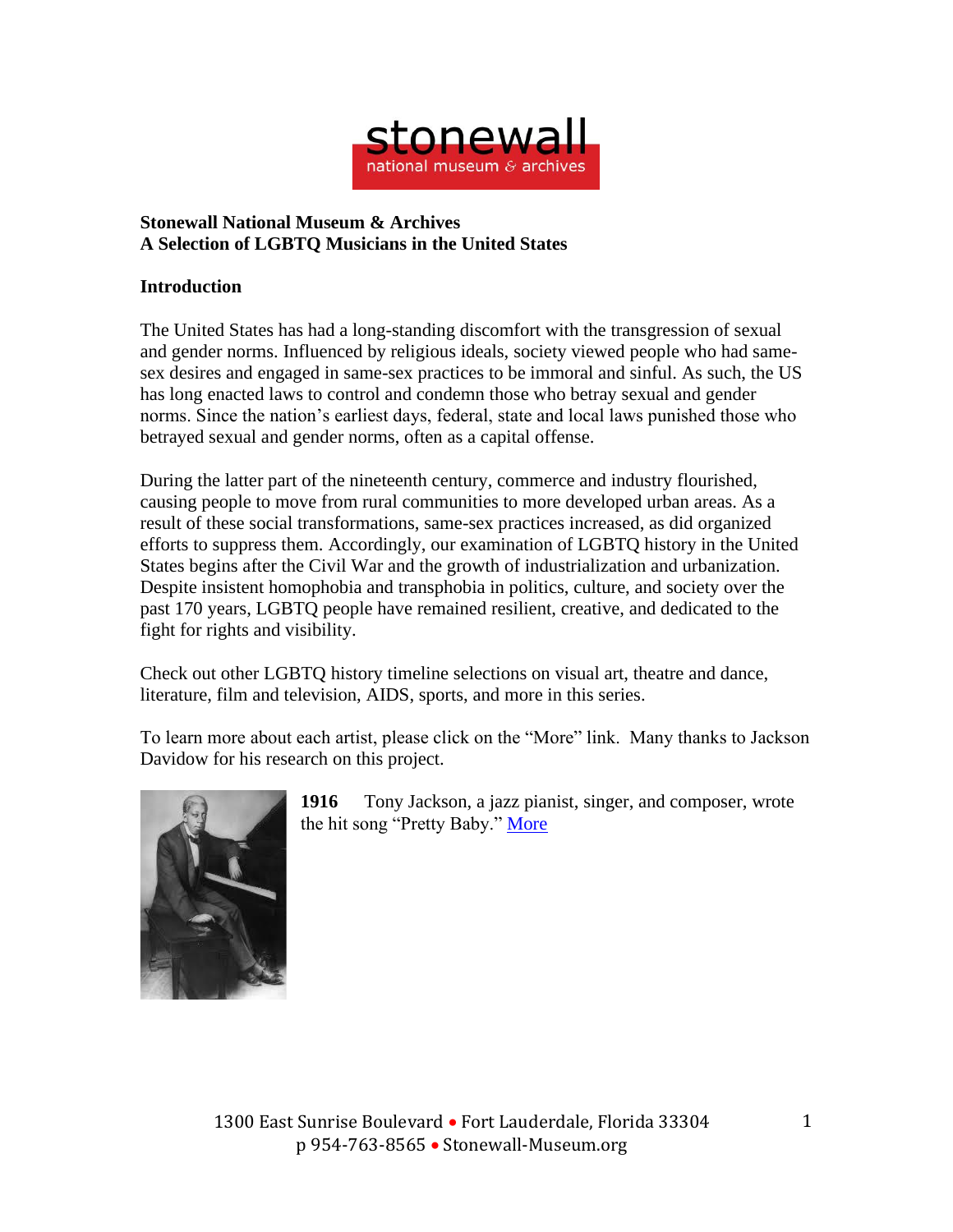

**1922** Jazz singer Alberta Hunter and musician Lovie Austin composed "Downhearted Blues." A year later, Bessie Smith released a recording of the song, securing her status as one of the most talented vocalists of her era. [More](https://www.historicalhomos.com/cumming-to-you-live/bisexual-blues)



**1925** "Dinah" by jazz singer Ethel Waters became a hit. **[More](https://www.nypl.org/blog/2018/08/29/joy-out-fire-ethel-waters)** 



**1928** Ma Rainey, a pioneering blues singer, recorded the song "Prove It on Me Blues," whose lyrics directly reference lesbian sexuality. [More](https://www.nytimes.com/2019/06/12/obituaries/ma-rainey-overlooked.html)



**1934** Cole Porter created the music and lyrics for the hit musical *Anything Goes*. [More](https://www.smithsonianmag.com/arts-culture/what-is-this-thing-called-love-2336684/)



**1939** Pianist, composer, and arranger Billy Strayhorn, who was openly gay, began a longstanding collaboration with Duke Ellington. [More](http://thedukeellingtonsociety.org/duke-ellington--billy-strayhorn.html)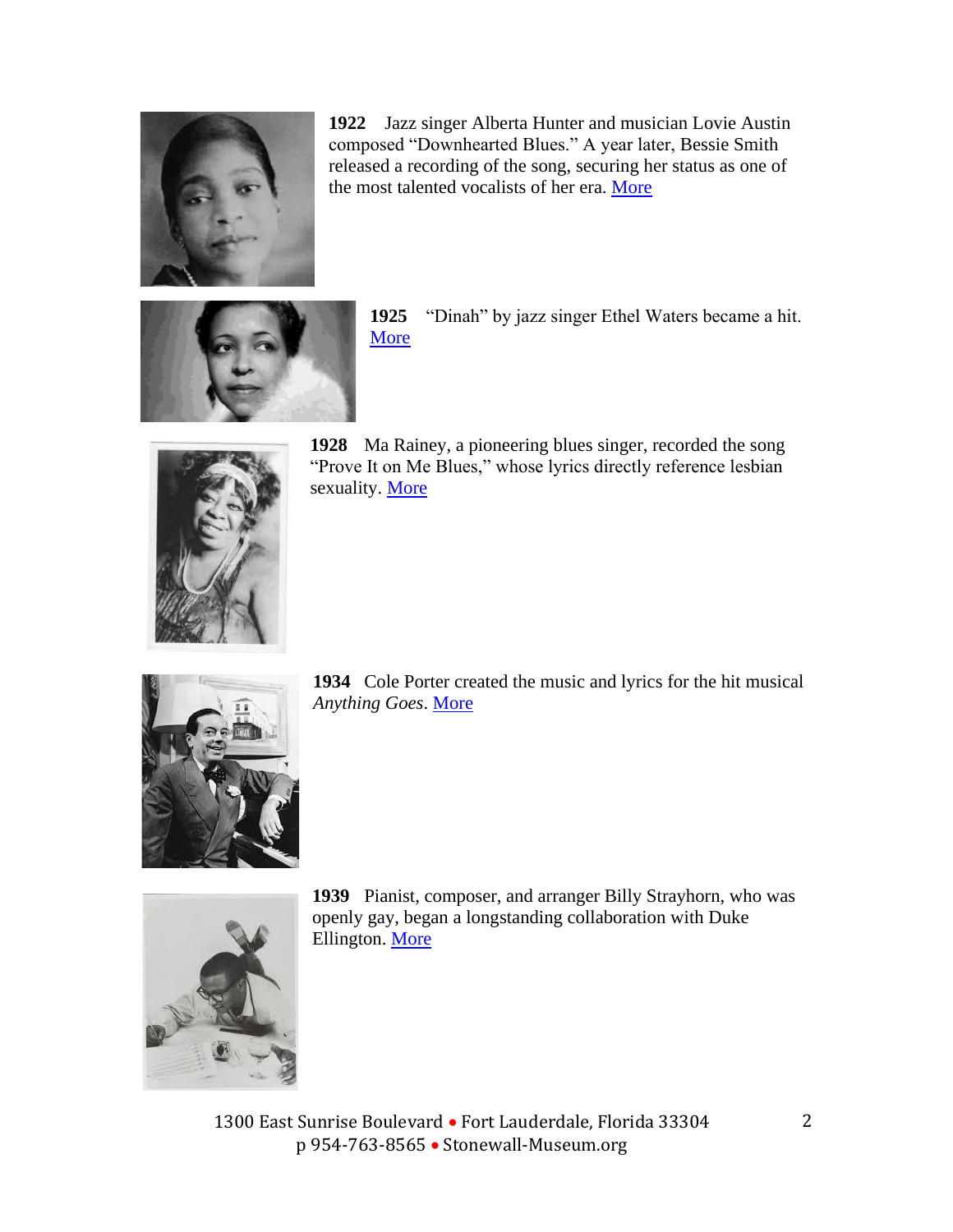

**1940** Lyricist Lorenz Hart collaborated with composer Richard Rodgers to produce the musical *Pal Joey*, which contained the song "Bewitched, Bothered and Bewildered." Loaded with gay subtext, this show tune became hugely popular in contemporary culture. [More](https://www.bbc.co.uk/programmes/p05b5wtj)



**1945** Aaron Copland's orchestral composition was awarded the Pulitzer Prize for Music. [More](https://www.npr.org/2000/11/13/1113916/npr-100-i-appalachian-spring-i)



**1951** Credited with revitalizing American opera, Gian Carlo Menotti wrote *Amahl and the Night Visitors*—the first opera to be created for live broadcast on television. [More](https://www.wqxr.org/story/musical-love-letters-dedications-lgbt-composers/)



**1952** With the release of his debut album, Johnnie Ray established himself as key pop singer, prefiguring the rise of rock and roll. [More](https://ukdhm.org/johnnie-ray-1927-1990-hearing-impaired-pop-singer-1950s/)





1300 East Sunrise Boulevard • Fort Lauderdale, Florida 33304 p 954-763-8565 • Stonewall-Museum.org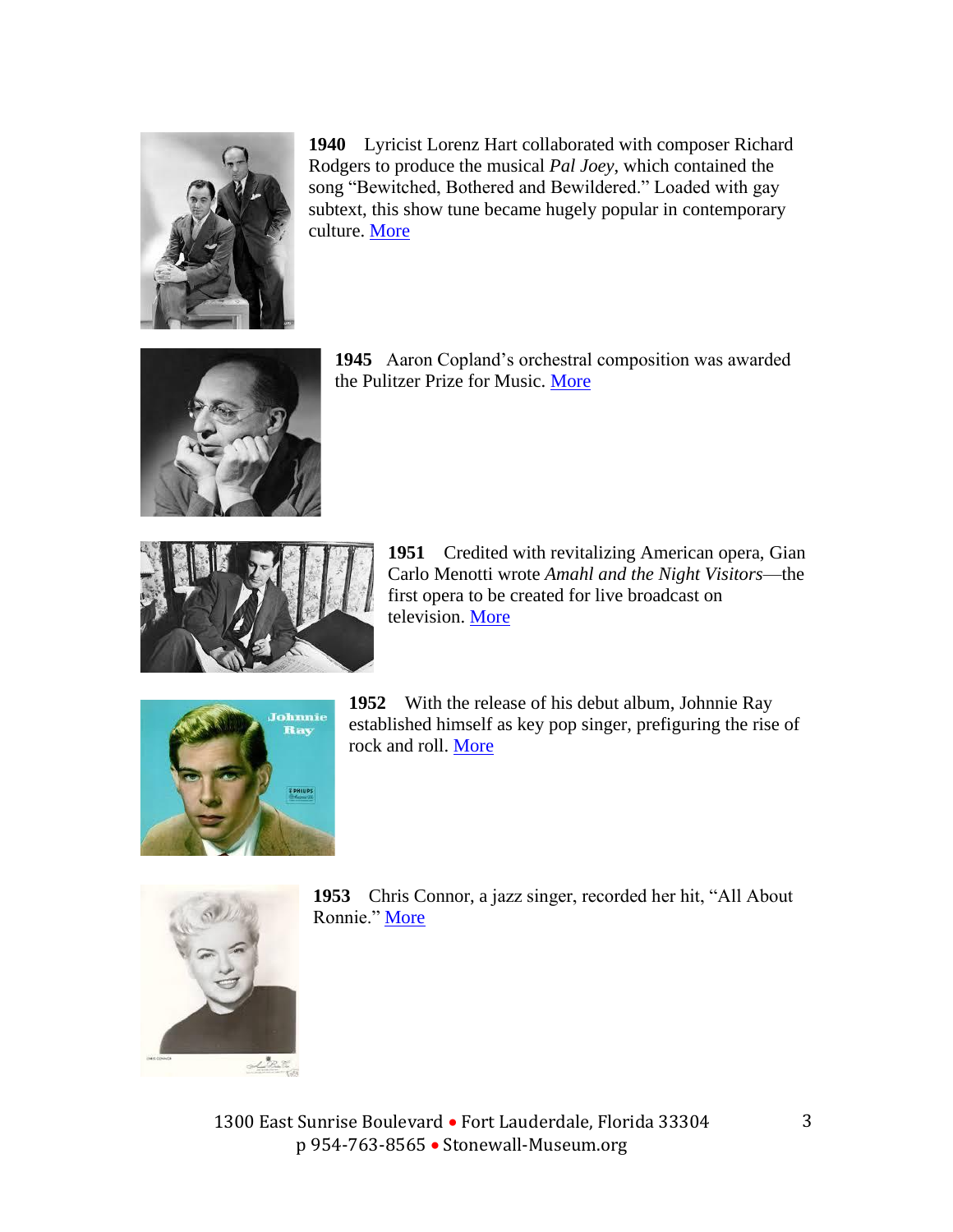

**1953** Echoing her glamorous roles on the silver screen, Marlene Dietrich started appearing regularly in a cabaret act—a type of performance she continued until the mid-1970s. [More](https://www.smithsonianmag.com/smithsonian-institution/pioneering-androgyny-classic-hollywood-star-marlene-dietrich-180963842/)



**1954** Charlie & Ray, a rhythm and blues duo, released "I Love You Madly." [More](https://www.youtube.com/watch?v=jKOfPJ_vSHU)



**1955** Little Richard's song "Tutti Frutti" became an instant hit, catapulting the musician to fame. [More](https://www.theguardian.com/music/2020/may/12/too-black-queer-holy-why-little-richard-never-truly-got-his-dues-turbaned-drag-queen-sexual-underworld)



**1957** The Billy Tipton Trio recorded and released two albums of jazz standards, *Sweet Georgia Brown* and *Billy Tipton Plays Hi-Fi on Piano*, which were tremendously popular. Upon his death in 1989, Tipton was discovered to have been a transgender man. [More](https://www.local802afm.org/allegro/articles/the-double-life-of-billy-tipton/)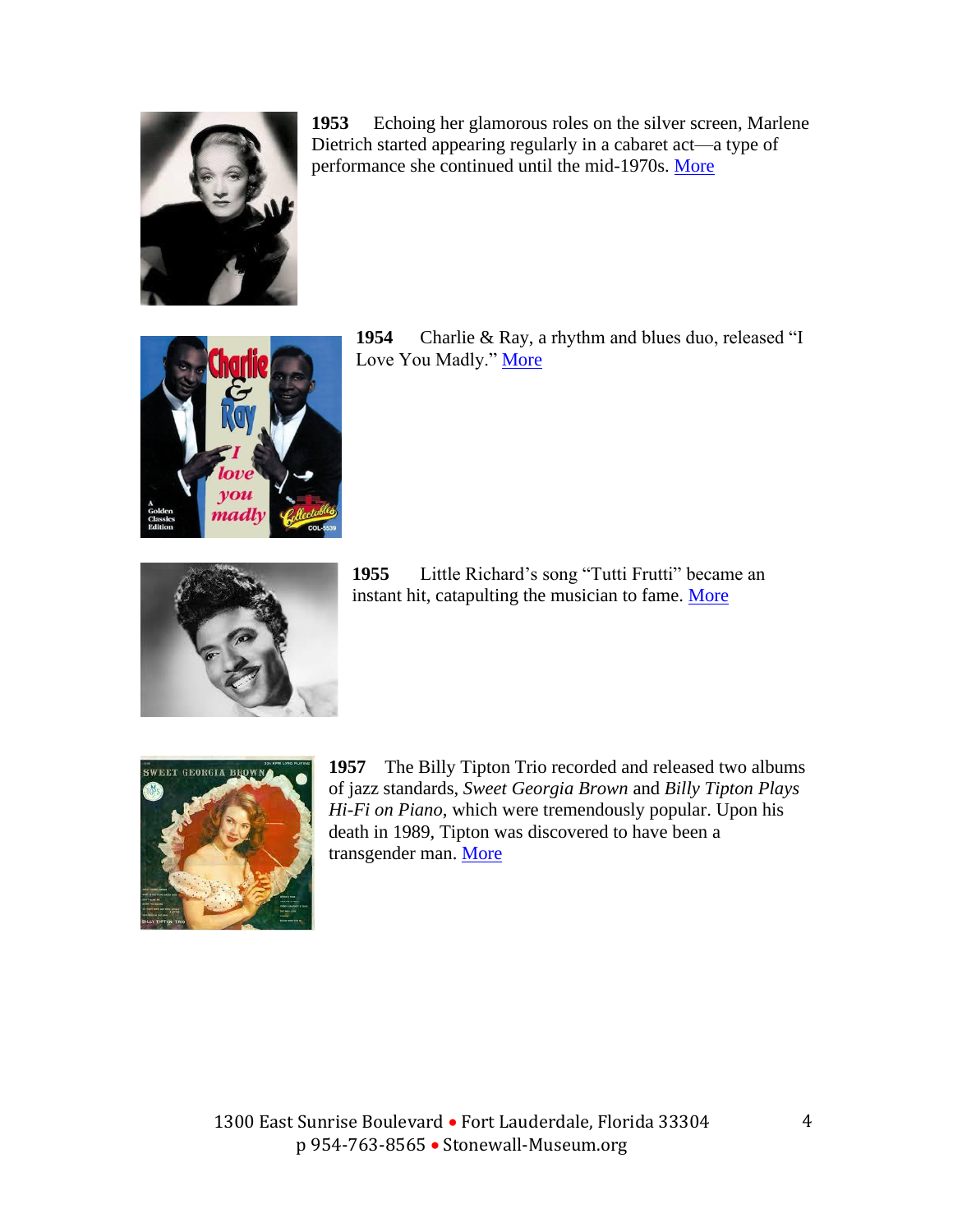

**1957** Leonard Bernstein composed the hit musical *West Side Story*, which featured lyrics by Stephen Sondheim and a book by Arthur Laurents. Gay people often interpreted its song "Somewhere" as a tender cry for liberation. [More](https://www.theguardian.com/music/2019/aug/17/leonard-bernstein-japanese-love-letters-hashimoto)



**1959** Known for his campy and frenetic style, R&B singer and songwriter Esquerito released his single, "Hey Miss Lucy. [More](https://www.popmatters.com/esquerita-originator-of-rocknroll-camp-2496134735.html)



**1959** Frances Faye recorded the album *Caught in the Act*, which included the song "Frances and Her Friends," an ode to bisexuality and free love. [More](https://www.youtube.com/watch?v=WW3vkfSuchU)



**1962** Stephen Sondheim wrote the music and lyrics for *A Funny Thing Happened on the Way to the Forum*, one of his first major hits. [More](https://www.playbill.com/article/look-back-at-the-original-production-of-a-funny-thing-happened-on-the-way-to-the-forum)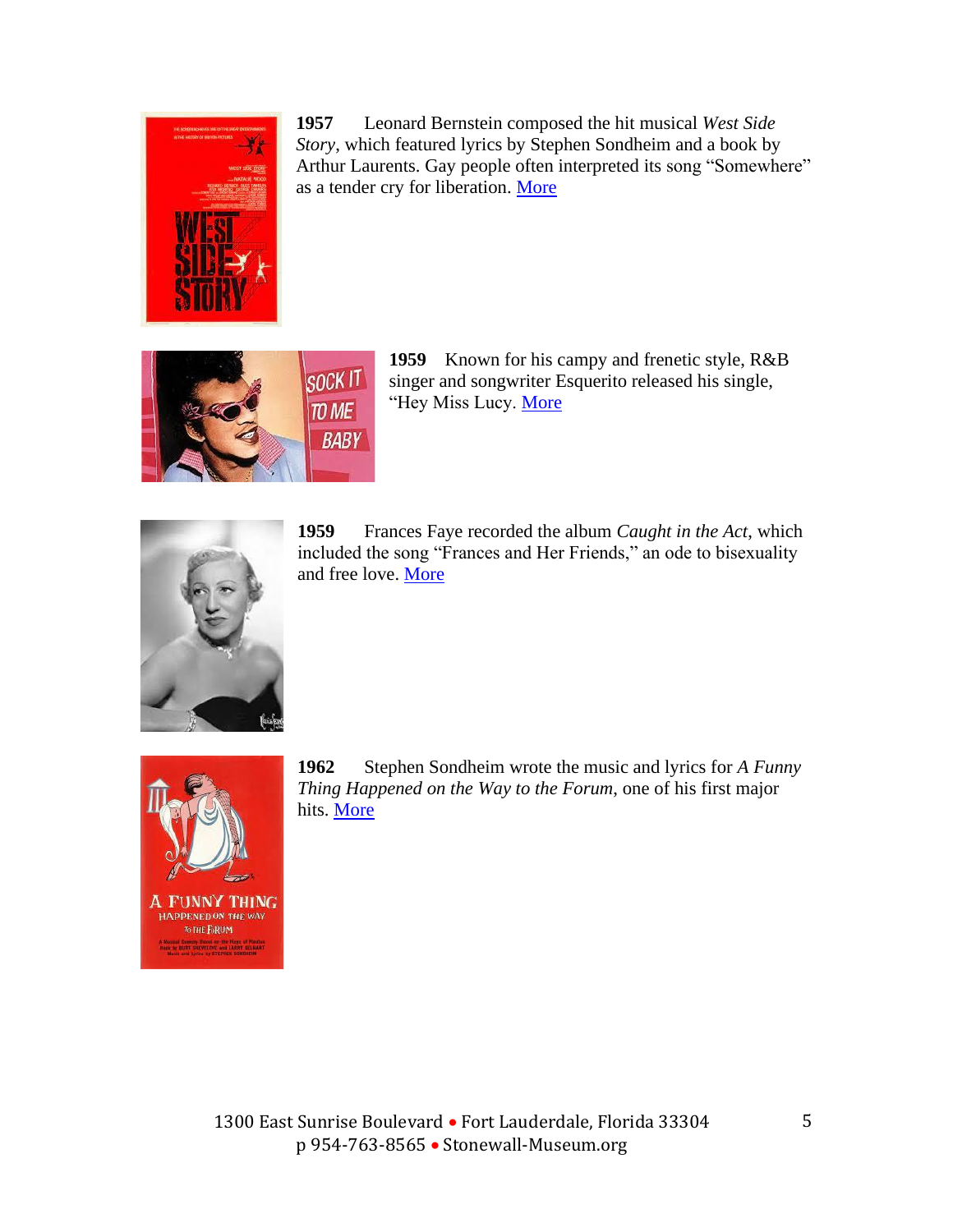

**1963** Willmer "Little Axe" Broadnax started recording singles with his gospel quartet, Little Axe and the Golden Echoes. [More](https://ew.com/article/2016/03/01/little-axe-transgender-gospel-singer-short-film/)



**1963** Lesley Gore recorded her single "You Don't Own Me," which is often described as an anthem of second wave feminism. [More](https://www.npr.org/2019/06/26/735819094/lesley-gore-you-dont-own-me-american-anthem)



1967 Soul singer Arthur Conley's "Sweet Soul Music" became a massive hit in the US and internationally. [More](https://www.youtube.com/watch?v=grE0lwTsSPg)



**1968** Singer-songwriter Laura Nyro released "Emmie," a song that hinted at lesbian romance. Nyro herself was privately bisexual. [More](https://legacyprojectchicago.org/person/laura-nyro)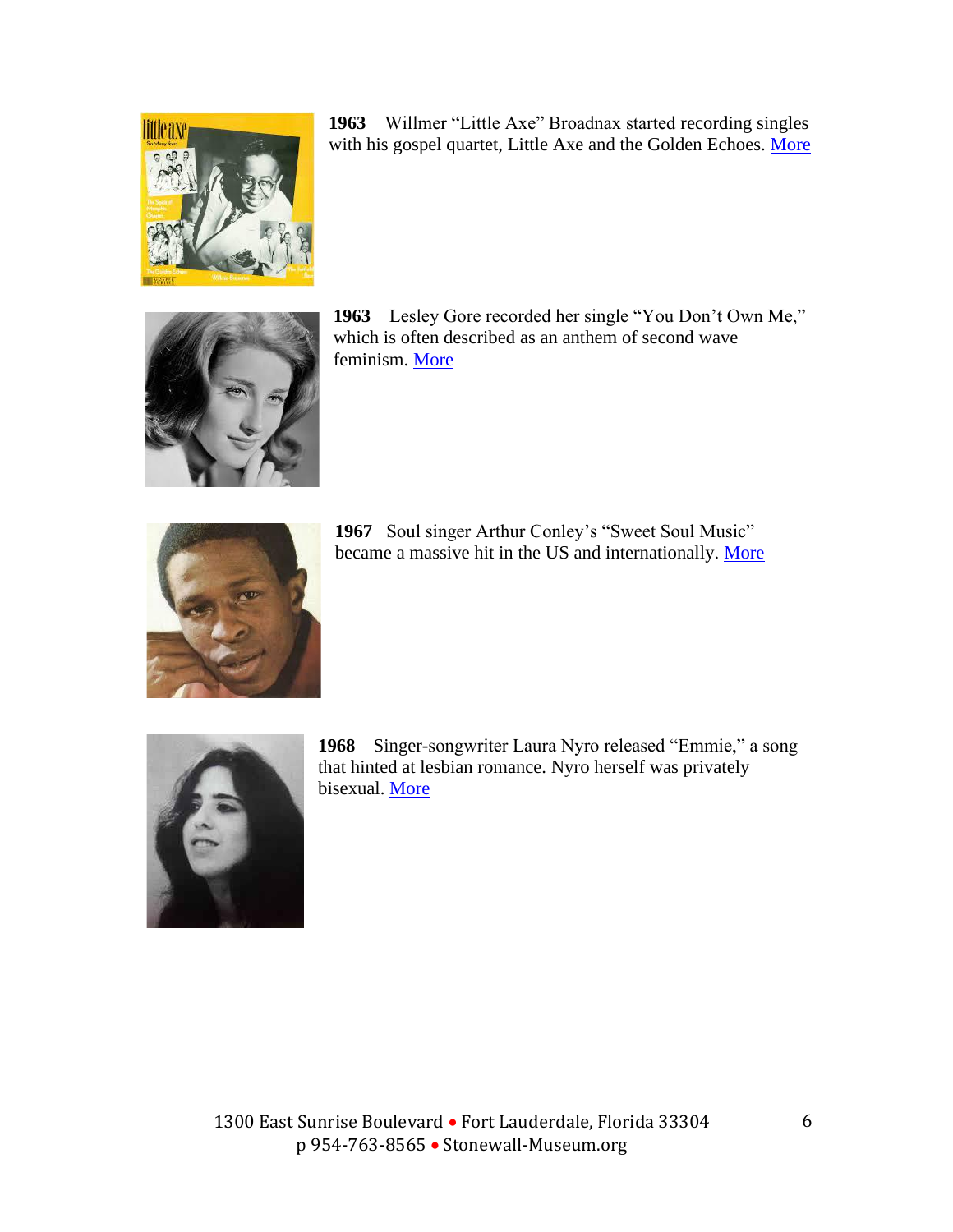

**1970** To much acclaim, British musician Elton John made his debut at the Troubadour Club in Los Angeles, giving some of the most legendary performances of his career. [More](https://www.smoothradio.com/artists/elton-john/troubadour-gigs-interview-50-years-later/#:~:text=act%2C%20Neil%20Diamond.-,Elton%20John%20and%20a%20%22gang%22%20of%20friends%20including%20Bernie%20Taupin,L.A.%20on%20August%2025%2C%201970.)



**1973** Members of the Washington, D.C collective the Furies and the Radicalesbians formed Olivia Records, a radical lesbian feminist music record label. [More](https://www.nytimes.com/2020/06/23/arts/music/olivia-records-lesbian-playlist.html)



**1973** Folk singer Joan Baez came out as bisexual. [More](https://www.rollingstone.com/music/music-features/joan-baez-the-rolling-stone-interview-71113/)



**1974** At the height of gay liberation, *Caravan Tonight*, a debut album by singer-songwriter Steve Grossman, became the first album directly dealing with gay themes to be released by a major label. [More](http://jamesgavin.com/page42/page187/page187.html)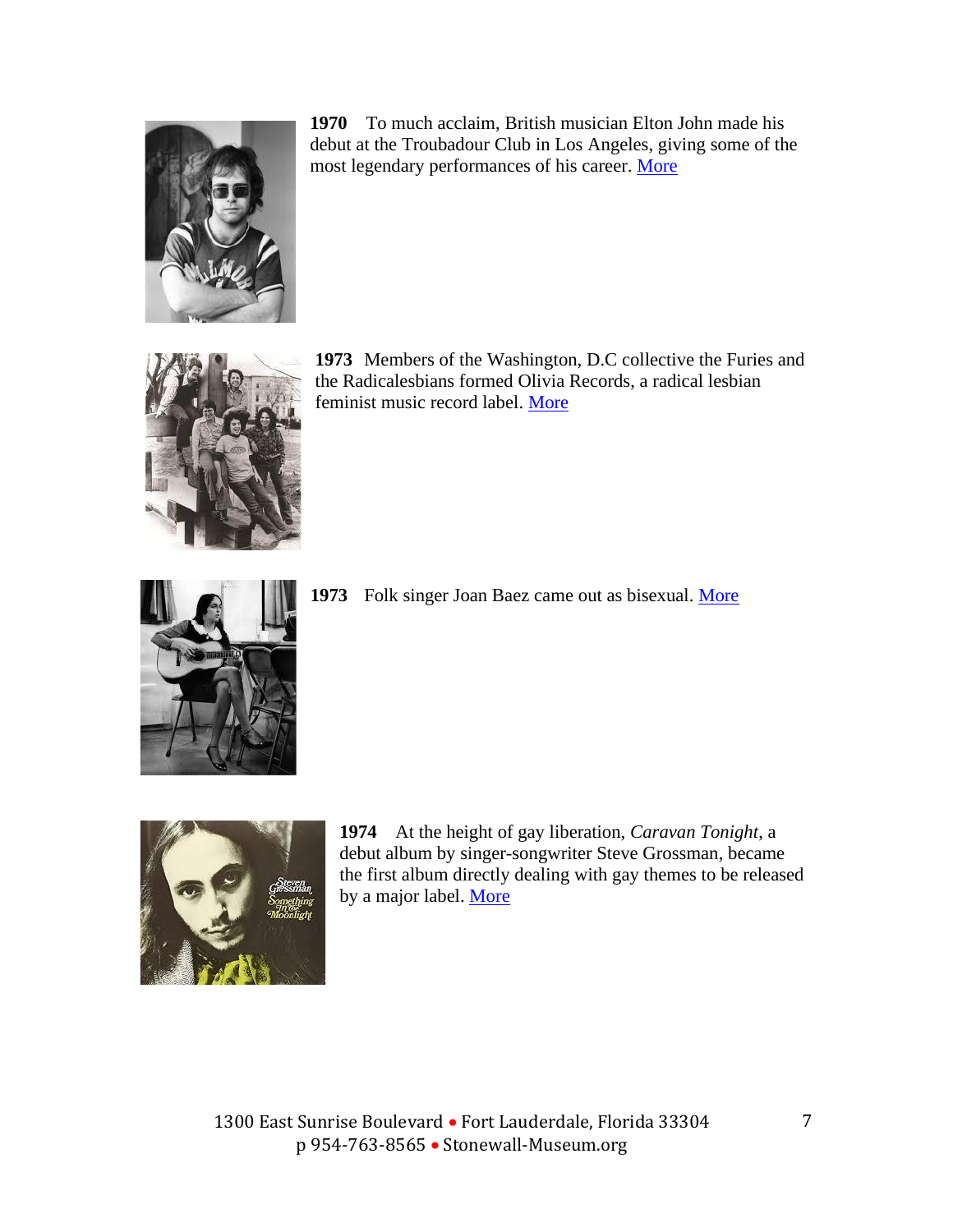





**1977** DJ Larry Levan started his decade-long residency at the disco and gay nightclub Paradise Garage in NYC. [More](https://defected.com/news/post/13-tracks-define-larry-levan)



**1978** The "Y.M.C.A." by the Village People became a disco and dance hit. [More](https://www.goldminemag.com/articles/story-behind-y-m-c)



**1978** Sylvester's album *Step II*, which contained the legendary singles "You Make Me Feel (Mighty Real)" and "Dance (Disco Heat)," was released. [More](https://www.villagevoice.com/2020/06/22/sylvester-staying-alive/)



**1979** Lesbian scholar Janice Raymond attacked Sandy Stone, a trans member of the Olivia Records collective, because of her gender identity. Stone was defended by the other collective members, and this incident of transphobia was widely debated in lesbian and trans discourse. [More](https://www.vice.com/en/article/zmd5k5/sandy-stone-biography-transgender-history)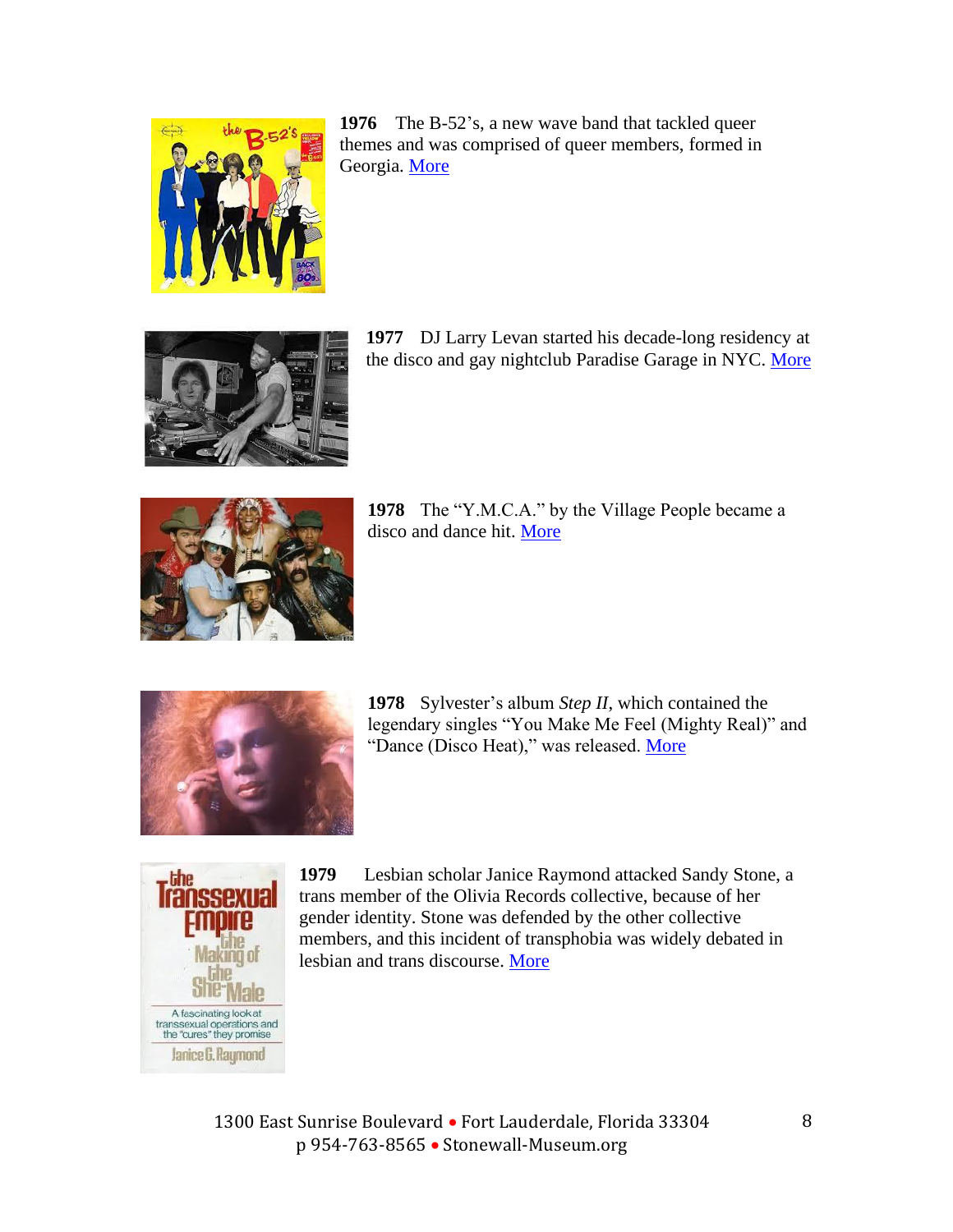

**1980** "Another One Bites the Dust" by the British rock band Queen—whose lead vocalist was Freddie Mercury spent three weeks on the top of the US Billboard charts. [More](https://medium.com/cuepoint/the-game-how-queen-conquered-and-lost-america-a3c48103ac62)



**1981** Grace Jones released *Nightclubbing*, a groundbreaking album that combined reggae, dub, synth-pop, and funk. [More](https://pitchfork.com/reviews/albums/19222-grace-jones-nightclubbing-deluxe-edition/)



**1982** Johnny Mathis, an immensely popular jazz singer, came out as gay in *Us Weekly*. [More](https://www.billboard.com/articles/news/magazine-feature/7617724/johnny-mathis-anniversary-interview)



**1983** Jerry Herman composed the score for the Broadway musical *La Cage aux Folles*, one of the first musicals about a gay couple. [More](https://www.playbill.com/article/look-back-at-the-original-broadway-production-of-la-cage-aux-folles)



**1985** Lesbian musicians and activists Amy Ray and Emily Saliers formed the Indigo Girls. [More](https://www.npr.org/2020/05/21/858267498/the-countermelodies-that-changed-us-a-lifetime-of-loving-indigo-girls)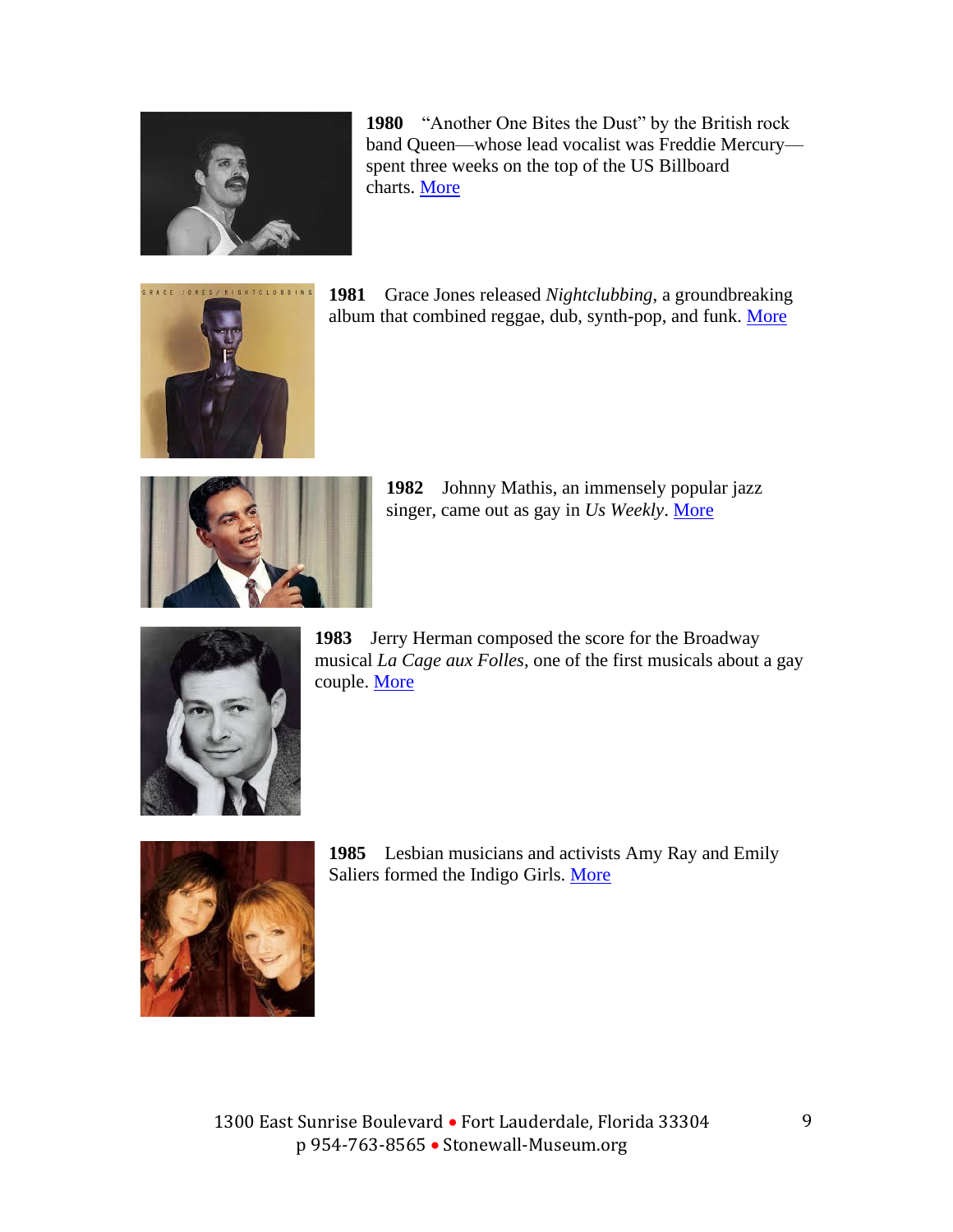

**1986** The flamboyant yet closeted pianist and singer Liberace gave his last stage performance at Radio City Music Hall in NYC. He died from AIDS complications the following year. [More](https://press.uchicago.edu/Misc/Chicago/686671.html)



**1988** The Flirtations, a gay a cappella musical group with a commitment to LGBTQ rights and AIDS activism, was formed.



**1989** Howard Ashman wrote the lyrics to Alan Menken's music score for *The Little Mermaid*. [More](https://www.vanityfair.com/hollywood/2018/04/howard-ashman-documentary-disney-beauty-and-the-beast-little-mermaid-aladdin-alan-menken)



**1990** Justin Vivian Bond and Kenny Mellman started performing as a drag cabaret duo called Kiki and Herb. [More](https://www.talkhouse.com/kenny-mellman-needed-revive-kiki-herb/)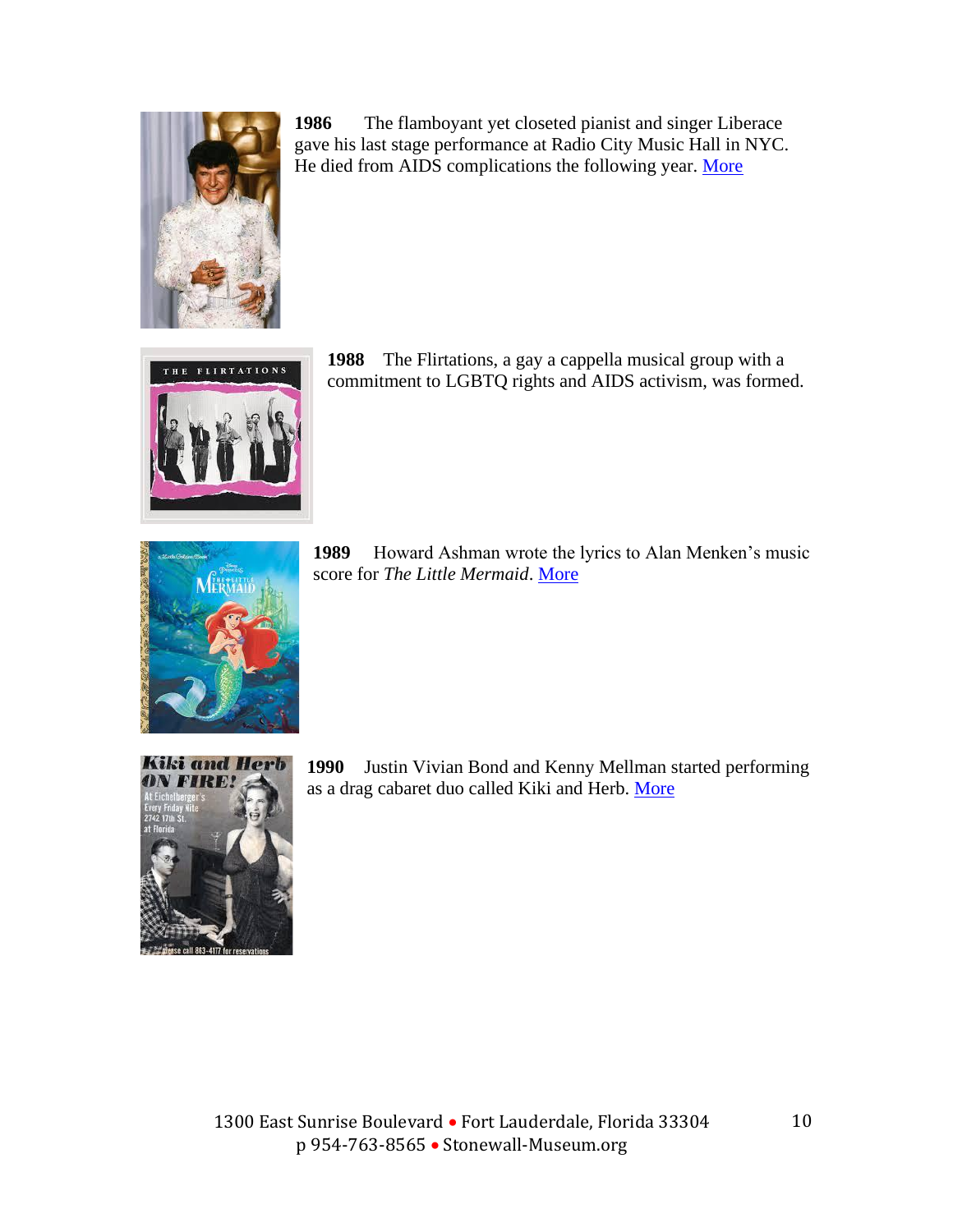

**1993** Melissa Etheridge's rock ballad "Come to My Window" reached number 25 on the *Billboard* charts. [More](https://www.billboard.com/articles/news/pride/8476300/melissa-etheridge-25-years-later-demystifies-yes-I-am-album-coming-out)



**1993** Janis Ian's album *Breaking Silence* came out, announcing her lesbian identity—despite the fact that the *Village Voice* outed her in 1976. [More](https://www.epochalips.com/2013/03/janis-ian-is-coming-to-town/)



**1997** 1.8.7.—the stage name of Jordana LeSesne—released her first album, *When Worlds Collide*, establishing herself as a pioneering drum and bass musician. [More](https://mixmag.net/feature/20-women-who-shaped-the-history-of-dance-music/61)



**1998** Kathleen Hanna, Johanna Fateman, and Sadie Benning formed Le Tigre. [More](https://www.npr.org/artists/15183638/le-tigre)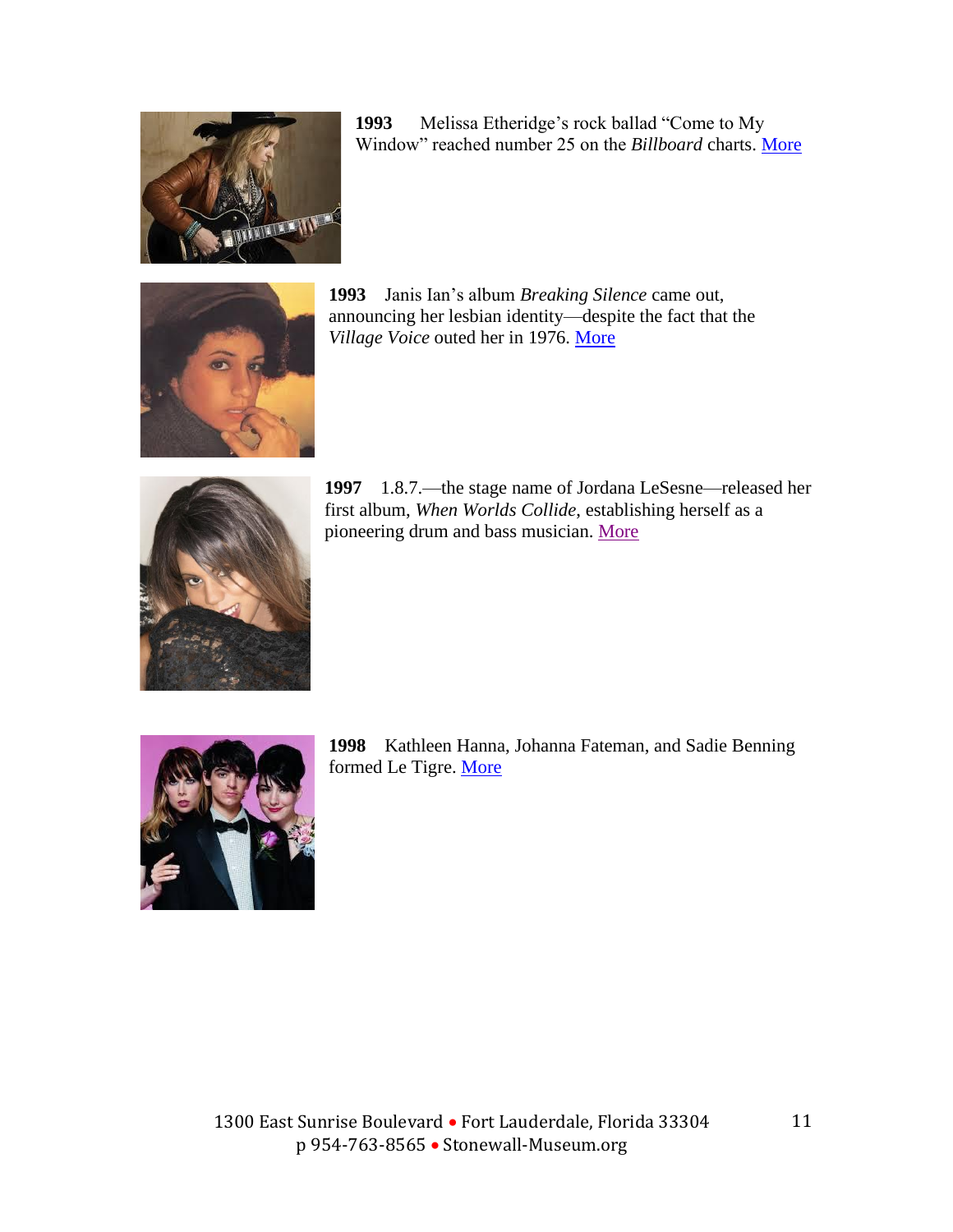

**1998** *Rolling Stone* named Rufus Wainwright the Best New Artist of 1998 after the release of his debut album. [More](https://variety.com/2018/music/news/rufus-wainwrights-career-at-20-a-tour-previewing-oral-history-1203024009/)



**1999** On his debut English-language album, Ricky Martin's "Livin' la Vida Loca" became one of the best selling singles of all time. [More](https://www.billboard.com/articles/columns/latin/8513539/ricky-martin-livin-la-vida-loca-lyrics)



**2001** The pop band the Scissor Sisters was born in the queer nightlife scene of NYC. [More](https://www.udiscovermusic.com/stories/scissor-sisters-resurrected-queer-pop/)



**2003** Bounce musician Big Freedia released her first studio album, *Queen Diva*. [More](https://www.gq.com/story/big-freedia-profile)